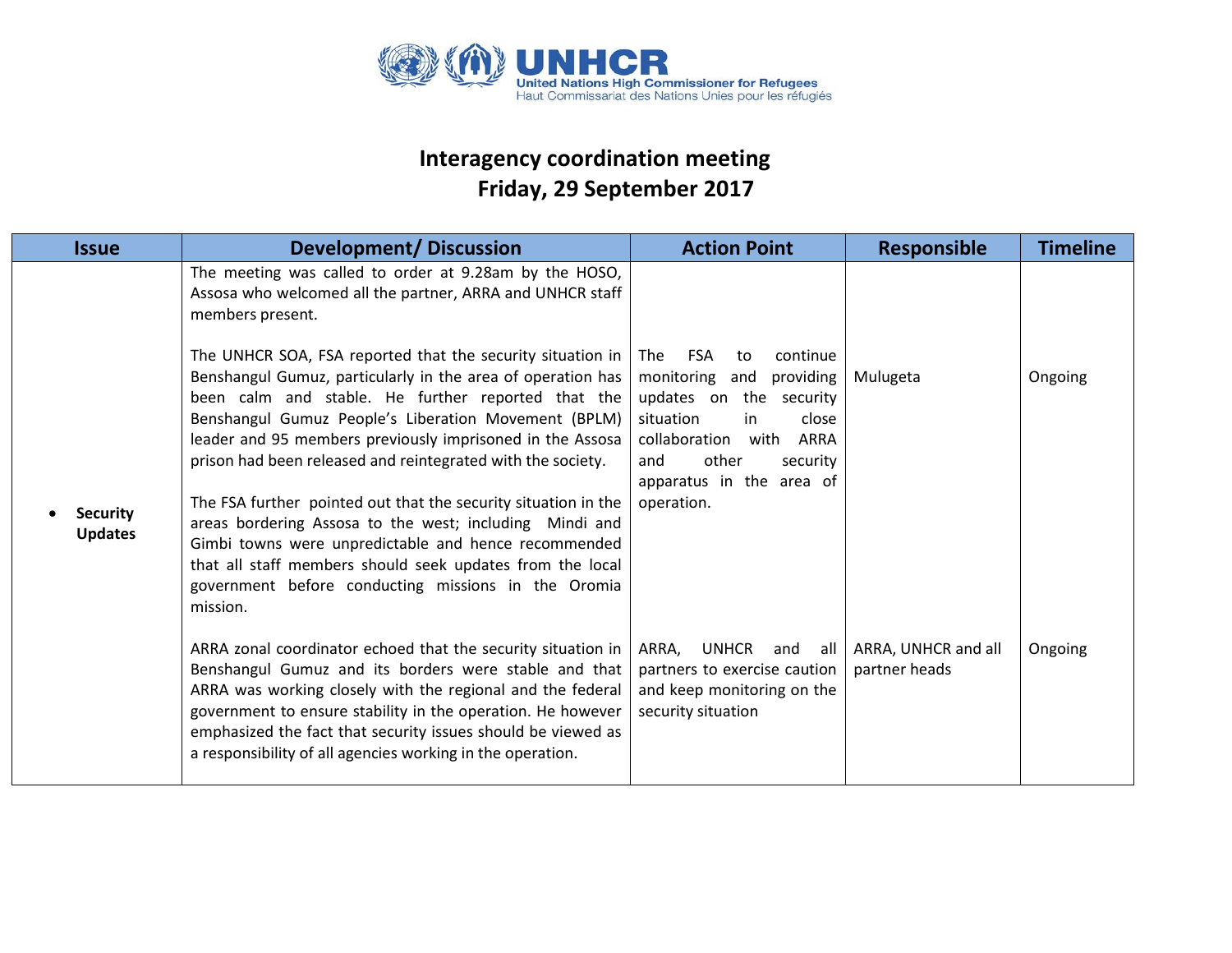| <b>Issue</b>                          | <b>Development/Discussion</b>                                                                                                                                                                                                                                                                                                                                                                                                                                                                                                                              | <b>Action Point</b>                                                                                                                                                    | <b>Responsible</b>                          | <b>Timeline</b> |
|---------------------------------------|------------------------------------------------------------------------------------------------------------------------------------------------------------------------------------------------------------------------------------------------------------------------------------------------------------------------------------------------------------------------------------------------------------------------------------------------------------------------------------------------------------------------------------------------------------|------------------------------------------------------------------------------------------------------------------------------------------------------------------------|---------------------------------------------|-----------------|
| <b>Border</b><br>monitoring           | UNHCR and ARRA protection officers reported that border<br>monitoring exercise had not been carried out in 2017 citing<br>security concerns in the borders. It was further pointed out<br>that the Assosa operation had receiving a steady influx from<br>both Sudan and South Sudan since 2016, with the main<br>reason of flight from the vast majority of new arrivals being<br>hunger and lack of access to education in their COO.                                                                                                                    | Joint ARRA and UNHCR<br>border monitoring to be<br>conducted in September<br>2017, if security situation<br>allows.<br><b>Dates</b><br>to<br>be<br>confirmed.          | Sushil and ARRA<br>protection Officer       | <b>ASAP</b>     |
| Recycler<br>refugees<br>in<br>Abrhamo | ARRA and UNHCR protection officers reported that finger<br>print scans conducted during registration exercise for the<br>new arrivals in Tsore camp indicated that the vast majority of<br>the refugees were recyclers. UNHCR HOSO, SOA and ARRA<br>zonal coordinator recommended the persistent use of the<br>recycler SOPs, recently developed jointly by ARRA and<br>UNHCR. All new arrivals to continue being registered in Tsore<br>camp until further guidance was provided, except for family<br>reunification cases with relatives in other camps. | <b>UNHCR</b><br>and<br><b>ARRA</b><br>staff<br>registration<br>to<br>continue conducting finger<br>print scans for all new<br>arrivals before registration<br>is done. | <b>UNHCR and ARRA</b><br>registration staff | Ongoing         |
| entry point                           | It was further recommended that medical screen is<br>conducted for all new arrivals to avoid the spread of<br>communicable diseases in the camps.<br>UNHCR HOSO, SOA and the ARRA zonal coordinator reported<br>to have conducted a joint mission to all the five camps, time<br>during which they disseminated key messages against double<br>registration to the refugees.                                                                                                                                                                               | medical<br>staff to<br>ARRA<br>ensure that all new arrivals<br>are screened and medically<br>cleared<br>before<br>being<br>allowed into the camp.                      | <b>ARRA</b> medical staff                   | Ongoing         |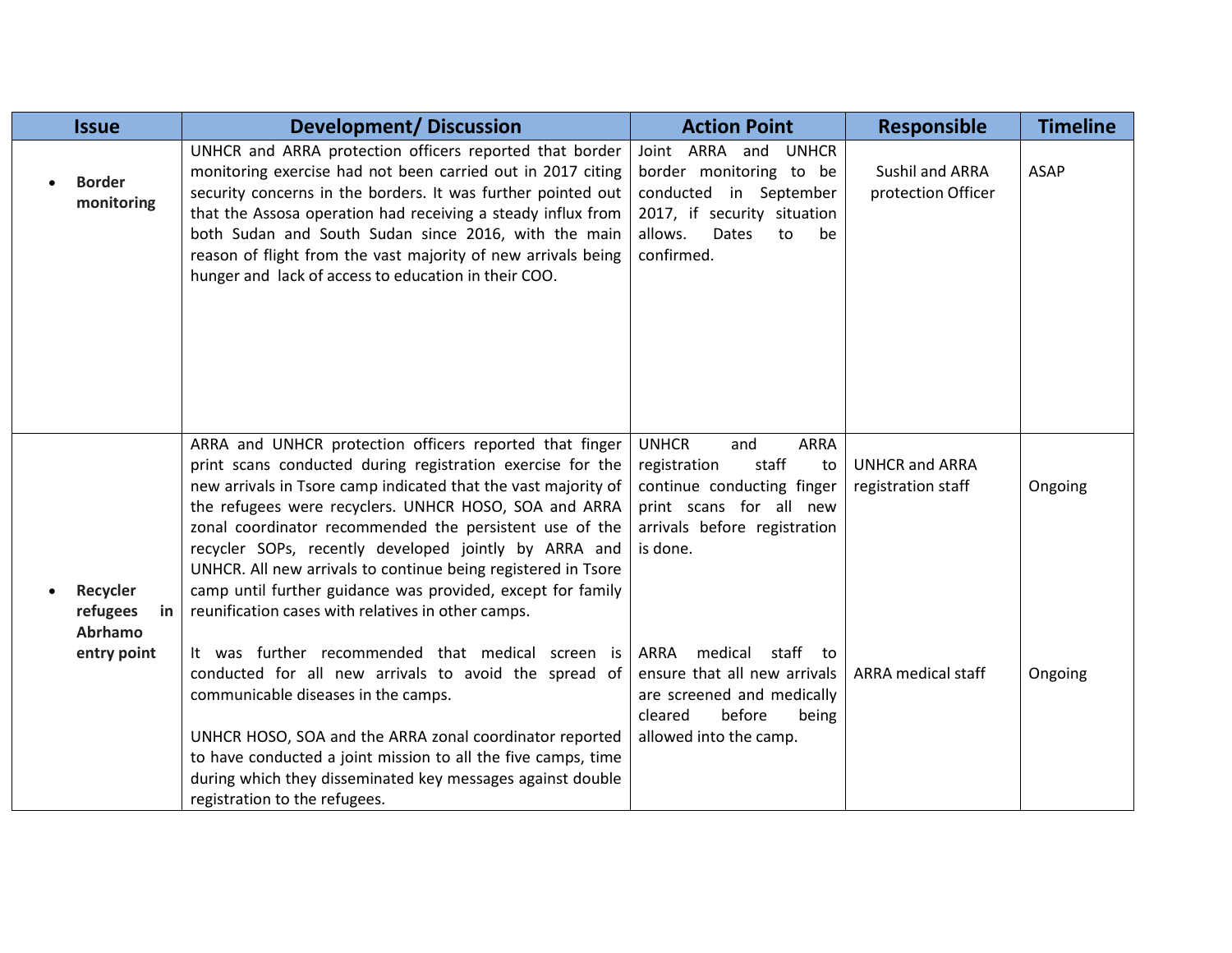| <b>Issue</b>                                                                                                | <b>Development/Discussion</b>                                                                                                                                                                                                                                                                                                                                                                                                                                                                                                                                                                                                                                                                                                                                                                                                                                                                                                   | <b>Action Point</b>                                                                                                                                                                                           | <b>Responsible</b>                        | <b>Timeline</b> |
|-------------------------------------------------------------------------------------------------------------|---------------------------------------------------------------------------------------------------------------------------------------------------------------------------------------------------------------------------------------------------------------------------------------------------------------------------------------------------------------------------------------------------------------------------------------------------------------------------------------------------------------------------------------------------------------------------------------------------------------------------------------------------------------------------------------------------------------------------------------------------------------------------------------------------------------------------------------------------------------------------------------------------------------------------------|---------------------------------------------------------------------------------------------------------------------------------------------------------------------------------------------------------------|-------------------------------------------|-----------------|
| <b>Surveys</b><br>on<br><b>Child</b><br>labor<br>and Intention<br>to return for<br>the Sudanese<br>refugees | UNHCR HOSO, SOA reported that BO, Addis had<br>recommended that a child labor survey is conducted<br>following a report emanating from SCI; on child labor cases in<br>the operation, particularly in Bambasi and Tsore refugee<br>camps. She further added that the concept note for the child<br>labor survey and had been finalized and shared with ARRA<br>and other relevant partners. SOA, protection officer added<br>that the survey was tentatively scheduled for the second<br>week of October 2017 and further expounded that random<br>sampling of respondents as well as field observations would<br>be the two methodologies used to solicit information during<br>the survey. ARRA zonal coordinator recommended that the<br>Bureau of Social Affairs, UNICEF and local investors among<br>other stakeholders are involved in the child labor survey in<br>order to ensure a thorough and well informed outcome. | UNHCR, SOA protection<br>office to finalize the survey<br>questionnaires<br>in<br>close<br>collaboration<br>with<br>child<br>protection partners<br>and<br>further conduct the survey<br>as soon as possible. | Sushil                                    | <b>ASAP</b>     |
|                                                                                                             | UNHCR HOSO, SOA additionally reported that the Assosa<br>operation has received a request from UNHCR HQ to conduct<br>the intention to return survey for the Sudanese refugees. The<br>request came after the government of Sudan contacted<br>UNHCR HQ, reporting that they had received 'reliable<br>information' that the Sudanese refugees in Ethiopia had<br>expressed their interest to be repatriated to Sudan. The<br>survey will be conducted jointly with ARRA and UNHCR.                                                                                                                                                                                                                                                                                                                                                                                                                                             | <b>UNHCR</b><br><b>ARRA</b><br>and<br>protection officers to work<br>in close collaboration to<br>ensure that the intention to<br>return<br>survey<br>was<br>conducted<br>as soon<br>as<br>possible.          | Sushil and the ARRA<br>protection officer | <b>ASAP</b>     |
| Data sharing<br>and<br>recording of<br>all events in<br><b>ProGres</b>                                      | UNHCR HOSO, SOA stated that all partners from now<br>henceforth should validate their data with UNHCR and ARRA<br>Assosa, before submitting their reports to their respective<br>head offices. This is with a view to ensure consistency in<br>reporting. A data sharing guidance had been sent to all<br>partners to that effect.                                                                                                                                                                                                                                                                                                                                                                                                                                                                                                                                                                                              | All partner to comply with<br>the data sharing guidance<br>recently sent to them.                                                                                                                             | All partners                              | <b>ASAP</b>     |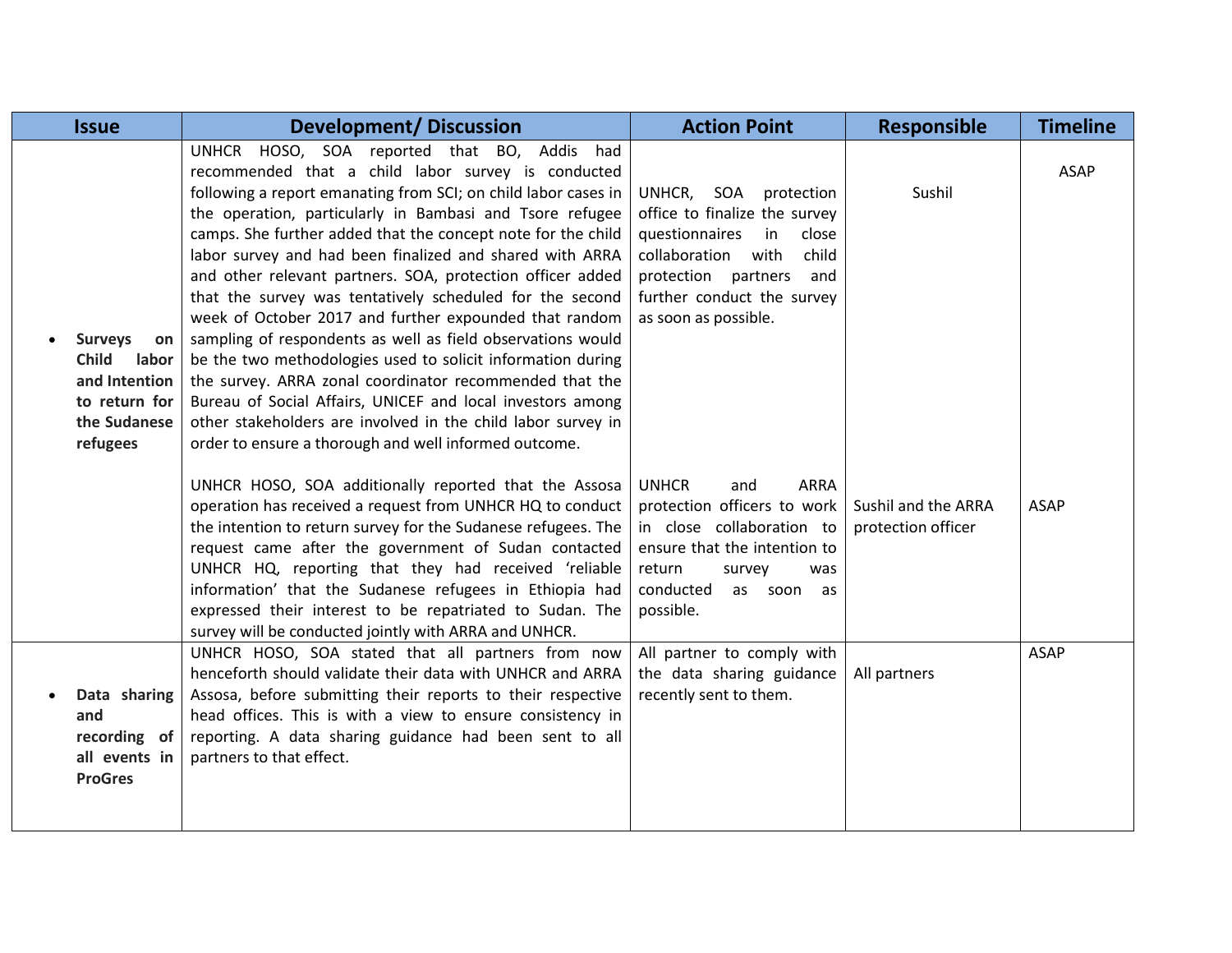| <b>Issue</b>         | <b>Development/Discussion</b>                                   | <b>Action Point</b>              | <b>Responsible</b>   | <b>Timeline</b> |
|----------------------|-----------------------------------------------------------------|----------------------------------|----------------------|-----------------|
|                      | UNHCR HOSO, SOA further stressed on the importance of           | ARRA<br>UNHCR,<br>all<br>and     | UNHCR, ARRA and all  | <b>ASAP</b>     |
|                      | updating all events including assistance provided to refugees   | partners to ensure that all      | partners             |                 |
|                      | in the operation. In response to this matter, ARRA zonal        | necessary events including       |                      |                 |
|                      | coordinator reported that he was working closely with his       | assistance provided to the       |                      |                 |
|                      | team to ensure that they were actively updating refugee data    | refugees was updates in the      |                      |                 |
|                      | and all necessary events. He further emphasized the fact that   | appropriate databases.           |                      |                 |
|                      | all partners were required to share their data with ARRA and    |                                  |                      |                 |
|                      | UNHCR, including gaps identified for future planning            |                                  |                      |                 |
|                      | purposes.                                                       | UNHCR, ARRA and partners         |                      |                 |
|                      | UNHCR HOSO, SOA added that all partners, UNHCR and ARRA         | utilize the unique<br>to         | UNHCR, ARRA and all  | <b>ASAP</b>     |
|                      | should utilize the unique individual number on the proof of     | individual number during         | partners             |                 |
|                      | registration during case follow ups, as a standard for ease of  | case follow ups for ease of      |                      |                 |
|                      | identification of refugees. She further stressed that refugees  | identification. Finger prints    |                      |                 |
|                      | should sign or at least provide their finger prints during the  | and/or<br>signatures<br>of       |                      |                 |
|                      | distribution of core relief items, for accountability purposes. | refugees should also<br>be       |                      |                 |
|                      |                                                                 | obtained<br>during<br><b>CRI</b> |                      |                 |
|                      |                                                                 | distribution<br>for              |                      |                 |
|                      |                                                                 | accountability purposes.         |                      |                 |
|                      | UNHCR HOSO, SOA reported that the number of new arrivals        | HOSO, SOA to follow up           | HOSO, SOA            | <b>ASAP</b>     |
|                      | received from Gambella had reduced resulting from the           | with BO, Addis for advice on     |                      |                 |
|                      | reopening of the Ngunyiel camp in Gambella. Further             | the way forward with the         |                      |                 |
|                      | guidance was pending from UNHCR, BO on the way forward          | relocation exercise.             |                      |                 |
| <b>Relocation of</b> | with the relocation exercise.                                   |                                  |                      |                 |
| convoys from         | In response to this matter, ARRA zonal coordinator pointed      |                                  |                      |                 |
| <b>Gambella to</b>   | out that the Assosa operation has the capacity to receive up    | ARRA zonal coordinator to        |                      |                 |
| Gure-                | to 60,000 refugees. He further stated that the new arrivals     | follow up on the land issues     | <b>ARRA</b><br>zonal | <b>ASAP</b>     |
| Shombola             | recently received in Pagak reportedly brought their cattle and  | to ensure the expansion of       | coordinator          |                 |
|                      | other property, hence making it expensive to transport them     | Gure-Shombola camp for           |                      |                 |
|                      | to Gure-Shombola. It would also be difficult to manage cattle   | increased capacity               |                      |                 |
|                      | in the camp.                                                    |                                  |                      |                 |
|                      |                                                                 |                                  |                      |                 |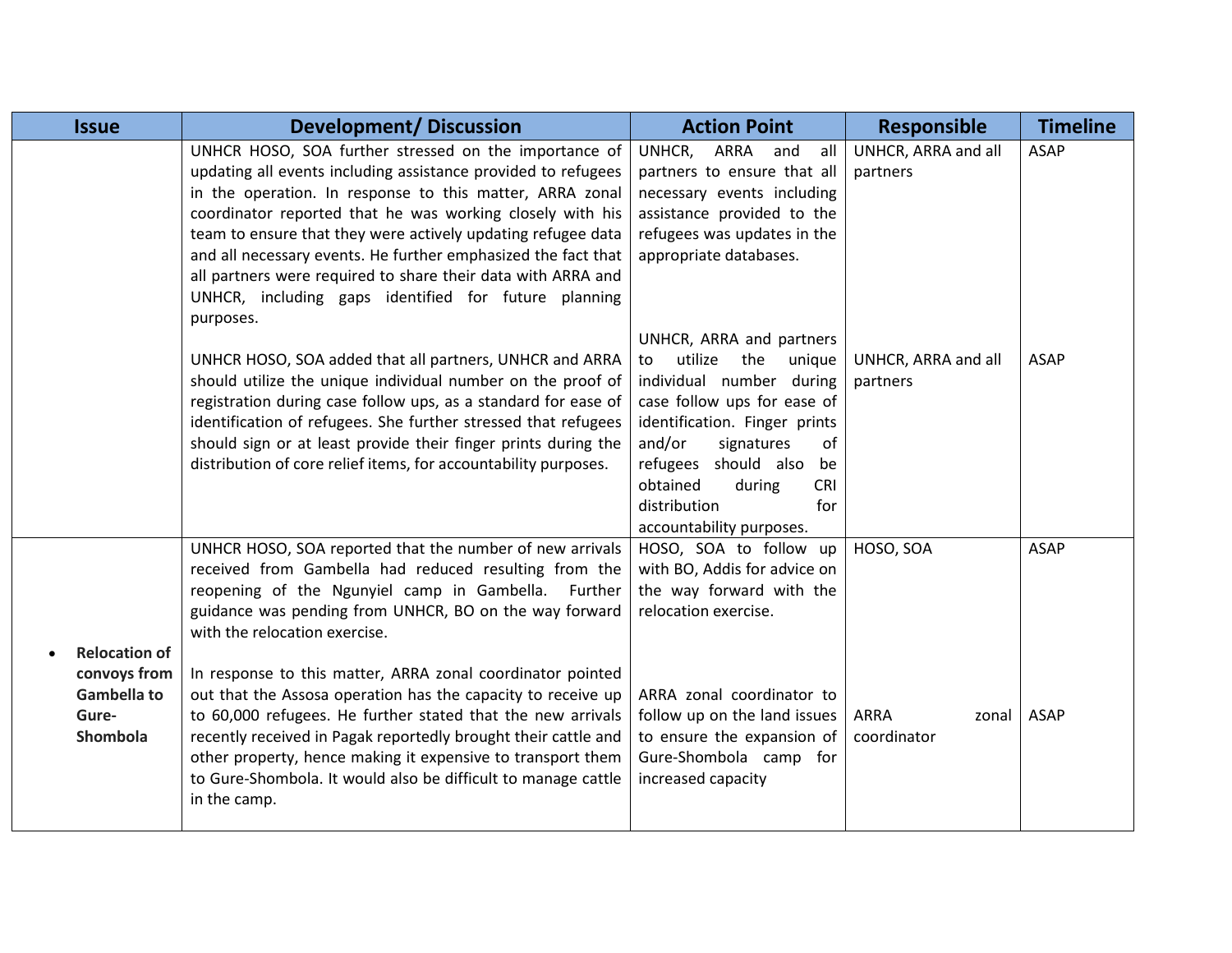| <b>Issue</b> | <b>Development/Discussion</b>                                                                                                                                                                                                                                                                                                                                                                                                                                                                                                                                                                                                                                                                                                     | <b>Action Point</b>                                                                                                                                                                                                                                                                                                                                                 | <b>Responsible</b>                              | <b>Timeline</b> |
|--------------|-----------------------------------------------------------------------------------------------------------------------------------------------------------------------------------------------------------------------------------------------------------------------------------------------------------------------------------------------------------------------------------------------------------------------------------------------------------------------------------------------------------------------------------------------------------------------------------------------------------------------------------------------------------------------------------------------------------------------------------|---------------------------------------------------------------------------------------------------------------------------------------------------------------------------------------------------------------------------------------------------------------------------------------------------------------------------------------------------------------------|-------------------------------------------------|-----------------|
|              | The ARRA zonal coordinator also reported that ARRA had<br>approached the president of the Oromia region requesting<br>for additional land, to allow the expansion of Gure Shombola<br>camp. The president has since sent a letter to the Gimbi zonal<br>administration in support of ARRA's request.                                                                                                                                                                                                                                                                                                                                                                                                                              |                                                                                                                                                                                                                                                                                                                                                                     |                                                 |                 |
|              | Partners operating in Gure-Shombola expressed their<br>concerns on the difficulties they were facing in utilizing and<br>reporting for their ear-marked funding, with the diminishing<br>number of new arrivals being received. UNHCR HOSO, SOA<br>recommended that each of the partners addresses these<br>concerns with their head offices as the role of field offices is<br>predominantly project implementation and not decision<br>making. In connection to this mater, ARRA zonal coordinator<br>recommended that Tsore camp should stop receiving new<br>arrivals as of 31 October 2017 citing capacity. All new arrivals<br>coming after the mentioned date should be relocated to<br>Gure-Shombola, including Sudanese. | All partners to reach out to<br>their<br>headquarters<br>to<br>establish whether they can<br>the<br>funding<br>utilize<br>for<br>Gure<br>earmarked<br>Shombola, in the light of the<br>diminishing number of new<br>arrivals. As an alternative,<br>they should also consider<br>utilizing the funds<br>to to<br>establish<br>permanent<br>Gure<br>structures<br>in | All partners                                    | <b>ASAP</b>     |
|              | To further address this matter, it was recommended that<br>UNHCR and ARRA program offices hold a bilateral meeting to<br>discuss on the possibility of funds transfer across PPGs, to<br>allow the utilization of the un earmarked funds to create<br>adequate emergency water systems among other vital<br>investments in the operation.                                                                                                                                                                                                                                                                                                                                                                                         | Shombola.<br>ARRA and UNHCR program<br>officers to hold bilateral<br>meeting to discuss on the<br>possibility of transferring<br>funds across the Sudanese<br>and South Sudanese PPGs.                                                                                                                                                                              | ARRA<br>and<br><b>UNHCR</b><br>program officers | ASAP            |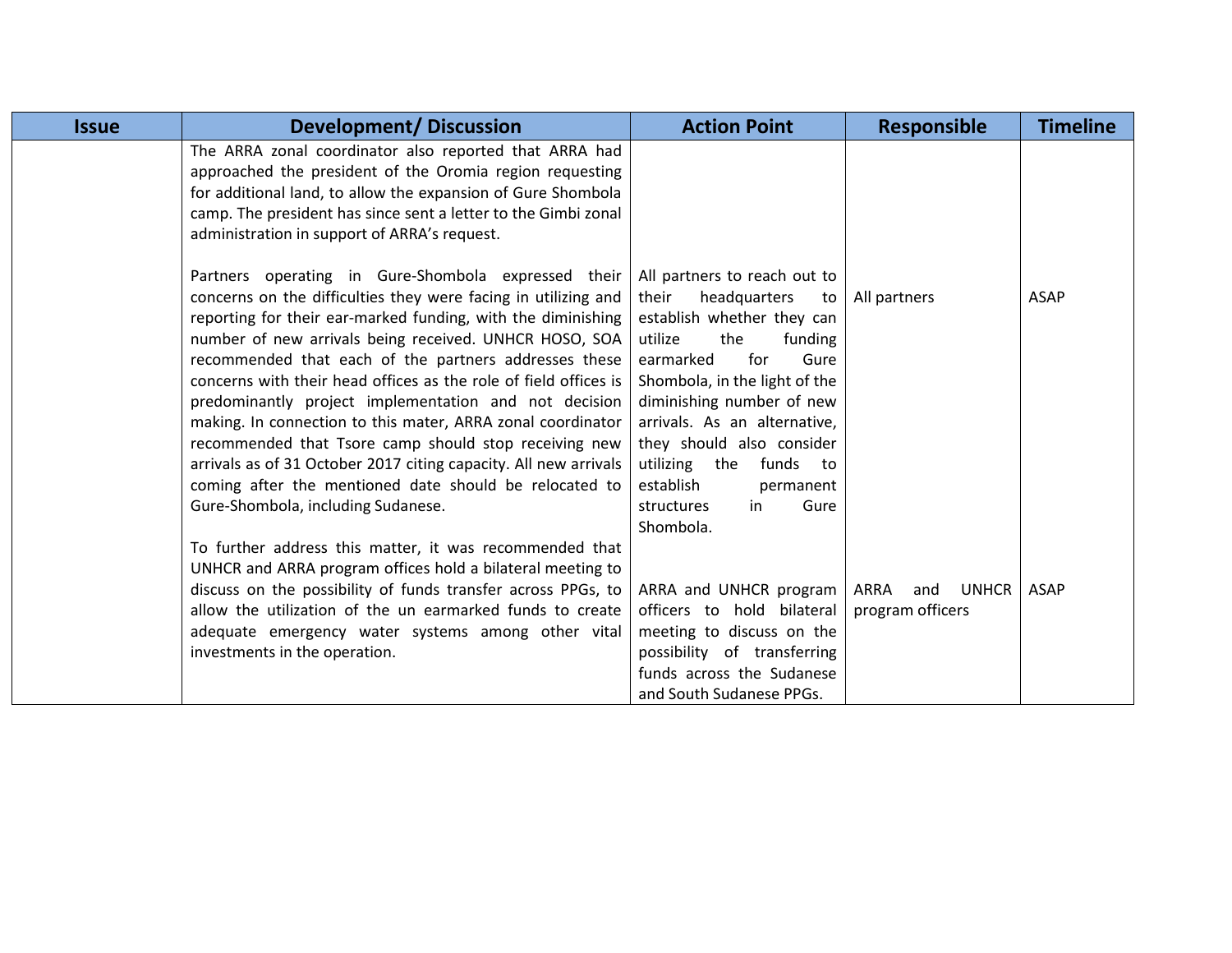| <b>Issue</b>                 | <b>Development/Discussion</b>                                                                                                                                                                                                                                                                                                                                                                                                                                                                                                                                                                                                                                                                                                                                                                            | <b>Action Point</b>                                                                                                                                                                                                                    | <b>Responsible</b>                   | <b>Timeline</b> |
|------------------------------|----------------------------------------------------------------------------------------------------------------------------------------------------------------------------------------------------------------------------------------------------------------------------------------------------------------------------------------------------------------------------------------------------------------------------------------------------------------------------------------------------------------------------------------------------------------------------------------------------------------------------------------------------------------------------------------------------------------------------------------------------------------------------------------------------------|----------------------------------------------------------------------------------------------------------------------------------------------------------------------------------------------------------------------------------------|--------------------------------------|-----------------|
|                              | <b>WFP</b><br>Head of WFP field office, Assosa reported that they had<br>secured enough funding to adequately support the food<br>ration program including cash distribution from October<br>2017- March 2018.<br>UNHCR HOSO, SOA appreciated WFP for addressing the<br>ration cut issue, but also emphasised the need to ensure that<br>refugees are informed of any changes to their entitlements in<br>good time, to avoid a repeat of what happened in Sherkole<br>refugee camp in June 2017. She recommended that the<br>refugee leadership structures are briefed of any changes<br>before the information is communicated to the rest of the<br>refugees.                                                                                                                                         | WFP and all other agencies<br>always ensure that<br>to<br>refugees are updated on<br>any changes affecting them<br>including, their entitlements<br>in good time.                                                                      | WFP, UNHCR, ARRA<br>and all partners | Ongoing         |
| <b>Key sector</b><br>updates | <b>Nutrition, Wash and Shelter</b><br>ARRA reported that a Nutrition survey was planned for 9-27<br>October 2017, with special focus on malnutrition, post natal<br>care among other specific areas. Partners engaging in shelter<br>activities were requested to support with the labelling of<br>refugee shelters in readiness for the survey. In relation to<br>this, UNHCR, ARRA and all partners were requested to<br>provide at least one vehicle in support of the survey. It was<br>also pointed out that the malnutrition levels in the Assosa<br>operation were higher than in Gambella and thus urgent<br>interventions were required.<br>HOSO, SOA recommended the integration of all the planned<br>surveys to avoid refugee fatigue from the many surveys<br>planned in the coming months. | Shelter partner to support<br>with labeling of all refugee<br>shelters in readiness for the<br>nutrition survey.<br>UNHCR, ARRA, WFP and all<br>partners to provide at least<br>one vehicle each in support<br>for the planned survey. | Dr. Alemahiyu, Abiyot<br><b>ARRA</b> | Ongoing         |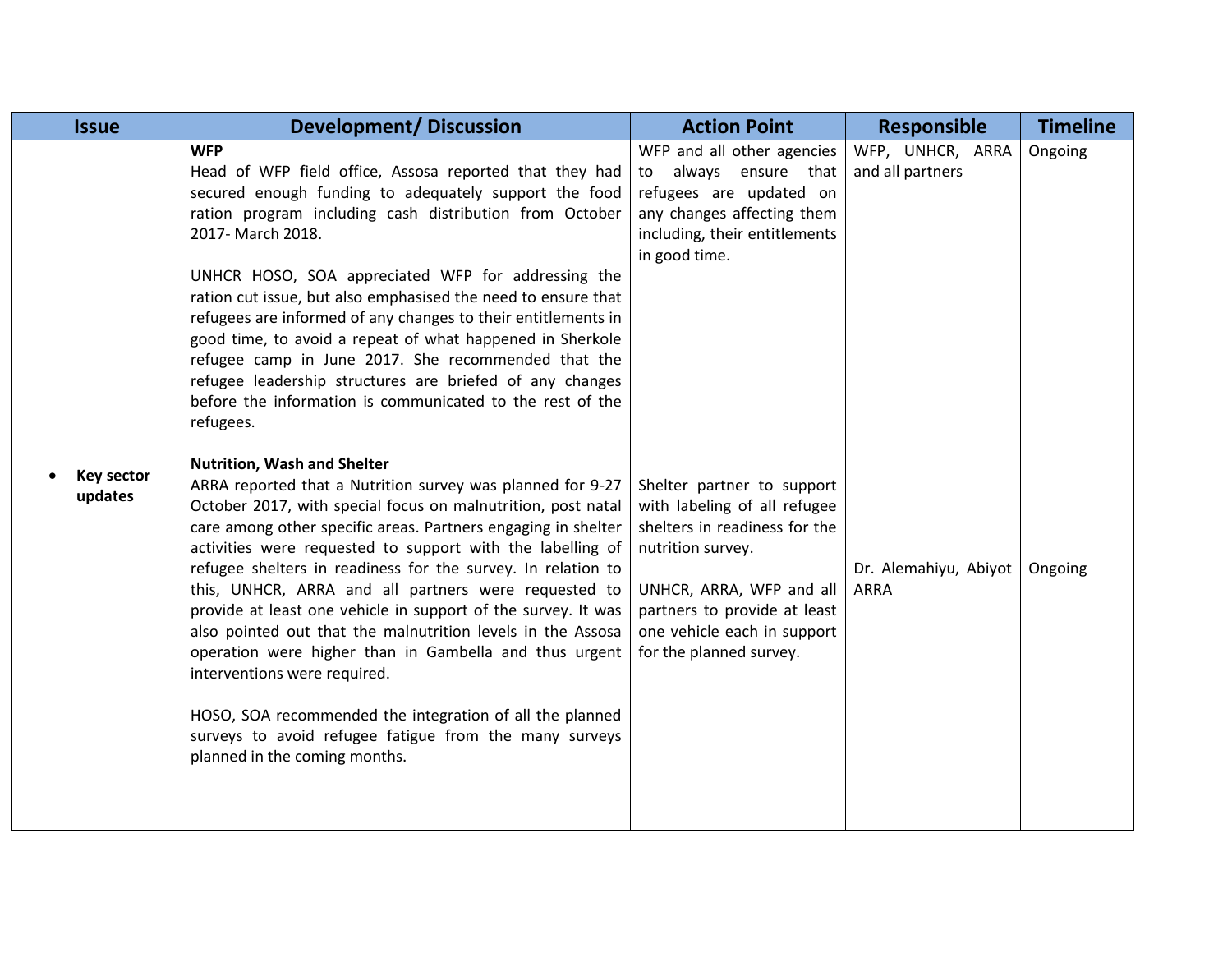| <b>Issue</b> | <b>Development/Discussion</b>                                                                                                                                                                                                                                                                                                                                                                                                                                                                                                                                                                                                                                    | <b>Action Point</b>                                                                              | <b>Responsible</b> | <b>Timeline</b> |
|--------------|------------------------------------------------------------------------------------------------------------------------------------------------------------------------------------------------------------------------------------------------------------------------------------------------------------------------------------------------------------------------------------------------------------------------------------------------------------------------------------------------------------------------------------------------------------------------------------------------------------------------------------------------------------------|--------------------------------------------------------------------------------------------------|--------------------|-----------------|
|              | Protection<br>a) Save the Children (SCI)<br>SCI child protection focal point reported that they have so far<br>accomplished the following:-<br>$\checkmark$ They have so far identified 1,500 children in need of<br>various kinds of assistance and that they were<br>working closely with the group.<br>They conducted capacity building activities for<br>$\checkmark$<br>parents and caregivers with a view to address the<br>issues of illegal movements in the camps.<br>$\checkmark$ They are planning to conduct a child resilience<br>workshop in the coming weeks that targets 200<br>youth with an aim to address addiction and defiant<br>behaviour. | SCI to continue ensuring<br>follow<br>up<br>of<br>proper<br>vulnerable children in the<br>camps. | SCI coordinator    | Ongoing         |
|              | b) IRC<br>IRC representatives reported that have so far accomplished<br>the following:-<br>*Child protection<br>$\checkmark$ They are continuing to provide psychosocial support<br>for refugee children through the CFS.<br>$\checkmark$ They conducted awareness raising campaigns against<br>child abuse for parents and caregivers.<br>$\checkmark$ They conducted capacity building on effective<br>parenting as well as distributed various materials<br>including blankets, clothes, underwear among other<br>items to the identified beneficiaries.<br>*CWI                                                                                              | IRC to continue ensuring<br>proper follow up on their<br>projects to ensure that their           | IRC coordinator    | Ongoing         |
|              | New coffee discussions were established under the<br>CWI project.<br>They conducted case management trainings in all the<br>camps.                                                                                                                                                                                                                                                                                                                                                                                                                                                                                                                               | funds<br>utilized<br>were<br>exhaustively before<br>the<br>close of the fiscal year.             |                    |                 |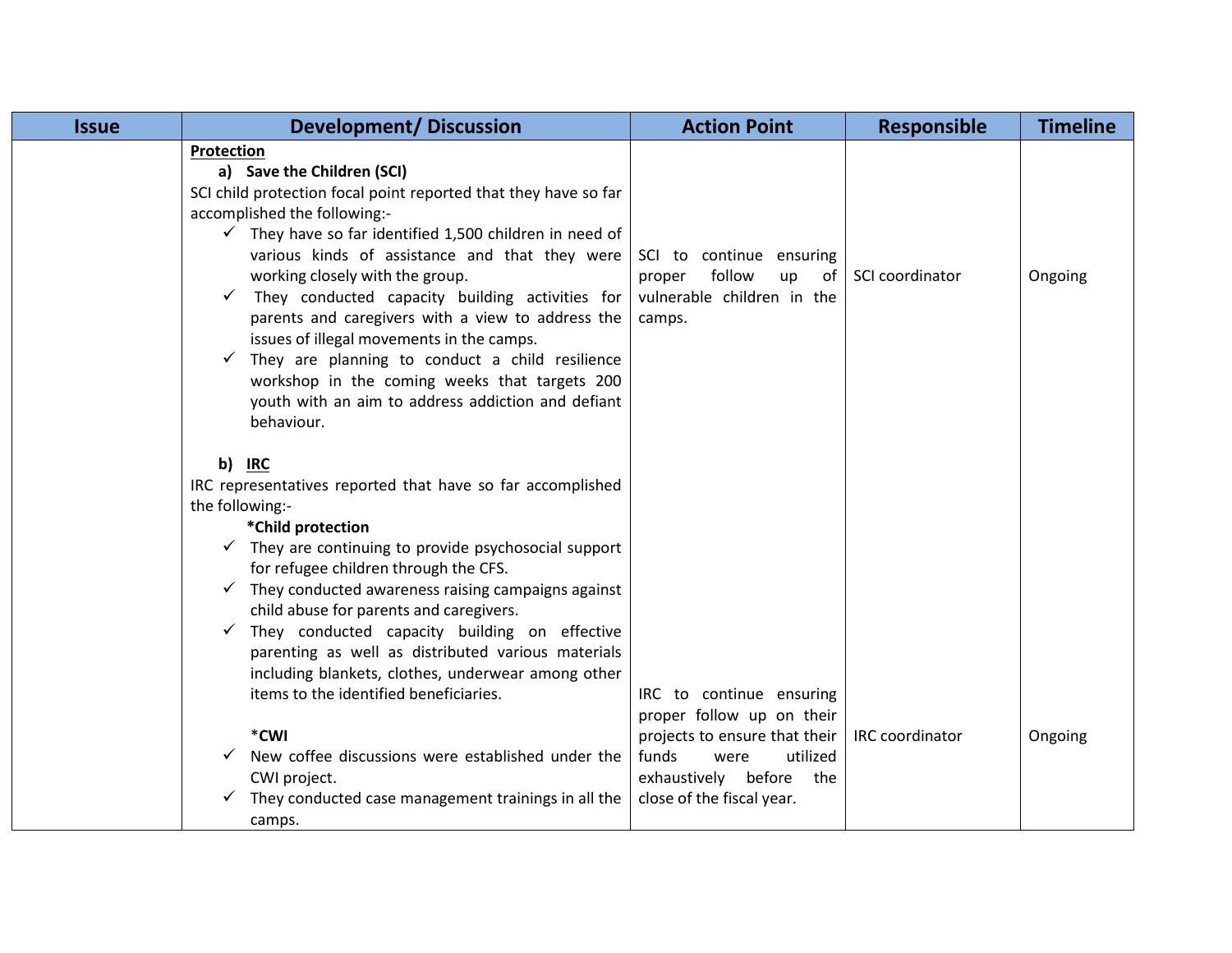| <b>Issue</b> | <b>Development/Discussion</b>                                                                                                                                                                                                                                                                                                                                                                                                                                                                                                                                                                                                                                                                                                                                                                                                                                                                                                                                                                                                                                 | <b>Action Point</b>                                                                                                                                                         | <b>Responsible</b> | <b>Timeline</b> |
|--------------|---------------------------------------------------------------------------------------------------------------------------------------------------------------------------------------------------------------------------------------------------------------------------------------------------------------------------------------------------------------------------------------------------------------------------------------------------------------------------------------------------------------------------------------------------------------------------------------------------------------------------------------------------------------------------------------------------------------------------------------------------------------------------------------------------------------------------------------------------------------------------------------------------------------------------------------------------------------------------------------------------------------------------------------------------------------|-----------------------------------------------------------------------------------------------------------------------------------------------------------------------------|--------------------|-----------------|
|              | $\checkmark$ They provided material and psychosocial support for<br>62 GBV survivors.<br>*WASH<br>$\checkmark$ The OCHA funded projects in Tongo, Tsore and<br>Sherkole had been completed<br>$\checkmark$ They will be completing the borehole rehabilitation<br>project in Tongo in the coming 12 days.<br>$\checkmark$ They have completed 100% of the pit latrine<br>construction in Tongo<br>$\checkmark$ Tsore water supply is currently at 21.2% per capita<br>while the supply in Tongo is expected to shift from<br>13% to 15% per capita before the close of September<br>2017.<br>$\checkmark$ They received a top up grant for Gure-Shombola and<br>505 of the project completed; with the remaining<br>expected to be finalised before the close of 2017.<br>$\checkmark$ They completed fencing around the water source<br>and water treatment area in Gure-Shombola camp.<br>$\checkmark$ They are continuing to construct pour flash latrines<br>in Gure-Shombola camp with a plan for about 2.8km<br>coverage. Currently 63 units completed. |                                                                                                                                                                             |                    |                 |
|              | c) RaDo<br>RaDo representative reported that have so far accomplished<br>the following:-<br>$\checkmark$ They have so far been able to repair 61 damaged<br>wheel chairs, 6 artificial legs and distributed 6 white<br>canes to beneficiaries.<br>3 children with cleft foot underwent corrective<br>$\checkmark$<br>surgery in Bambasi resulting from their referral.<br>$\checkmark$ They conducted training for 140 community leaders<br>as well as conducted 57 awareness raising campaigns<br>across the five camps.                                                                                                                                                                                                                                                                                                                                                                                                                                                                                                                                     | RaDo to continue ensuring<br>proper follow up on their<br>project and to ensure that<br>their funds are utilized<br>before the<br>exhaustively<br>close of the fiscal year. | RaDo coordinator   | Ongoing         |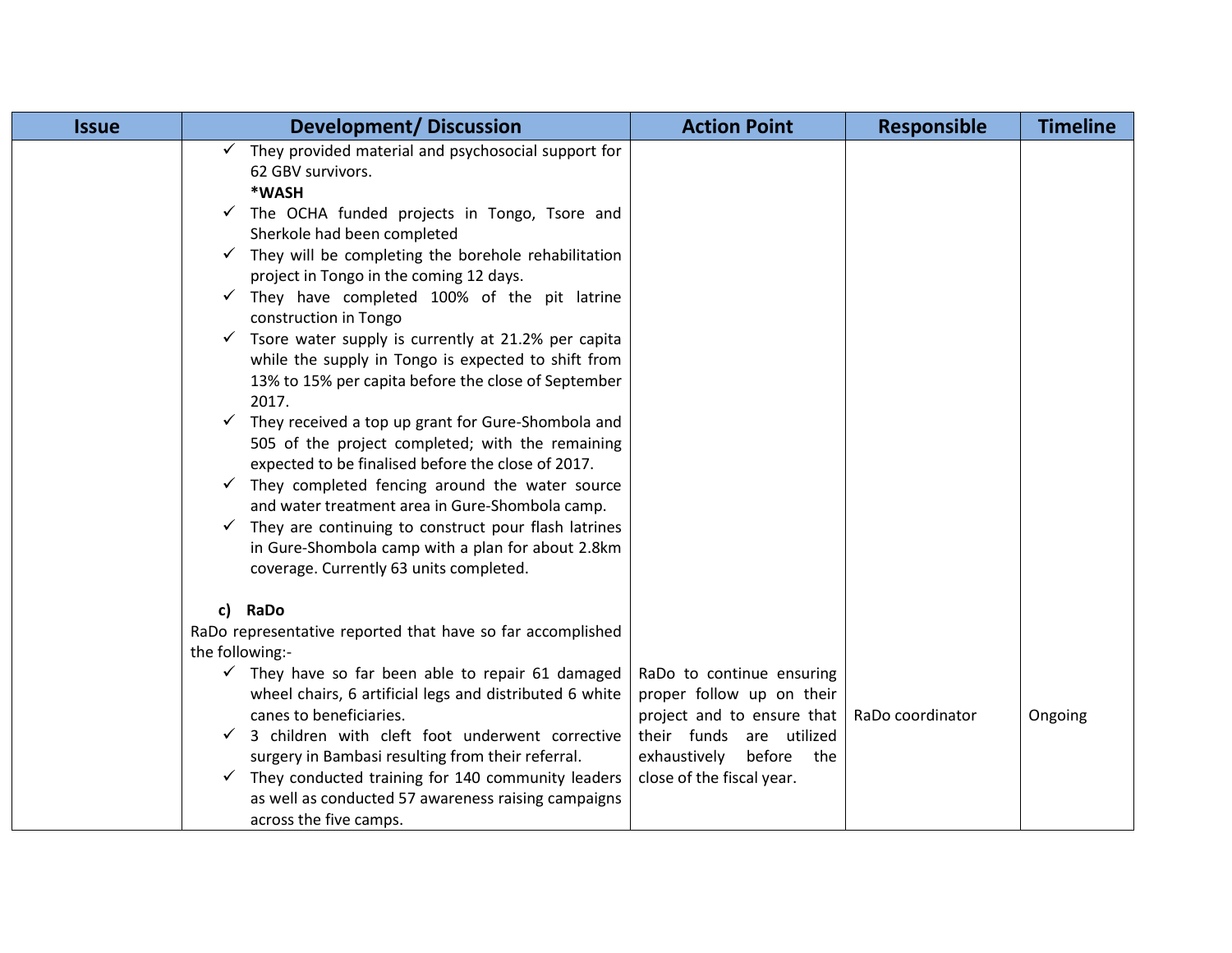| <b>Issue</b> | <b>Development/Discussion</b>                                                                                                                                                                                                                                                                                                                                                                                                                                                                                                                                                                                                                                                                                                                                                                                                                                                                                                                                           | <b>Action Point</b>                                                                                                                                                                                       | <b>Responsible</b>     | <b>Timeline</b> |
|--------------|-------------------------------------------------------------------------------------------------------------------------------------------------------------------------------------------------------------------------------------------------------------------------------------------------------------------------------------------------------------------------------------------------------------------------------------------------------------------------------------------------------------------------------------------------------------------------------------------------------------------------------------------------------------------------------------------------------------------------------------------------------------------------------------------------------------------------------------------------------------------------------------------------------------------------------------------------------------------------|-----------------------------------------------------------------------------------------------------------------------------------------------------------------------------------------------------------|------------------------|-----------------|
|              | d) Plan International<br>The RaDo representative reported that they had have so far<br>accomplished the following:-<br>$\checkmark$ Supported the 11 <sup>th</sup> -15 <sup>th</sup> relocation convoys; time<br>during which they identified 75UAM/SC.<br>They facilitated the International Youth day<br>$\checkmark$<br>celebrations on 12 <sup>th</sup> August 2017 in Gure-Shombola.<br>$\checkmark$ They started construction of the permanent children<br>center.<br>$\checkmark$ They registered 99 children into the child protection<br>EMIS database during the reporting period.<br>$\checkmark$ Home visits and follow ups had been conducted for<br>181 UAM/SC.<br>$\checkmark$ They had recruited 40 social workers (20F/20M) to<br>support their CP activities in G.S.<br>$\checkmark$ They had signed an MOU with the Mau Komo<br>Woreda to start engaging children from the host<br>community.<br>$\checkmark$ They are working on data harmonization | Int'l<br>Plan<br>to<br>continue<br>ensuring proper follow up<br>on their CP project and to<br>ensure that their funds are<br>utilized exhaustively before<br>the close of the fiscal year.                | Plan Int'l coordinator | Ongoing         |
|              | e) LWF-Bambasi<br>The LWF representative reported that have so far<br>accomplished the following:-<br>$\checkmark$ The current water supply for the refugees is at 19<br>litres per capita per day.<br>$\checkmark$ They distributed 200 briquette stoves as well as 400<br>briquettes.<br>$\checkmark$ They recently ordered additional briquette stoves and<br>recruited 12 social workers with a view to scale the<br>project.<br>They conducted generator maintenance<br>They conducted one refresher training for refugees                                                                                                                                                                                                                                                                                                                                                                                                                                         | LWF to continue ensuring<br>follow<br>proper<br>up<br>and<br>monitoring of their projects<br>and to ensure that their<br>funds<br>utilized<br>are<br>exhaustively before the<br>close of the fiscal year. | LWF coordinator        | Ongoing         |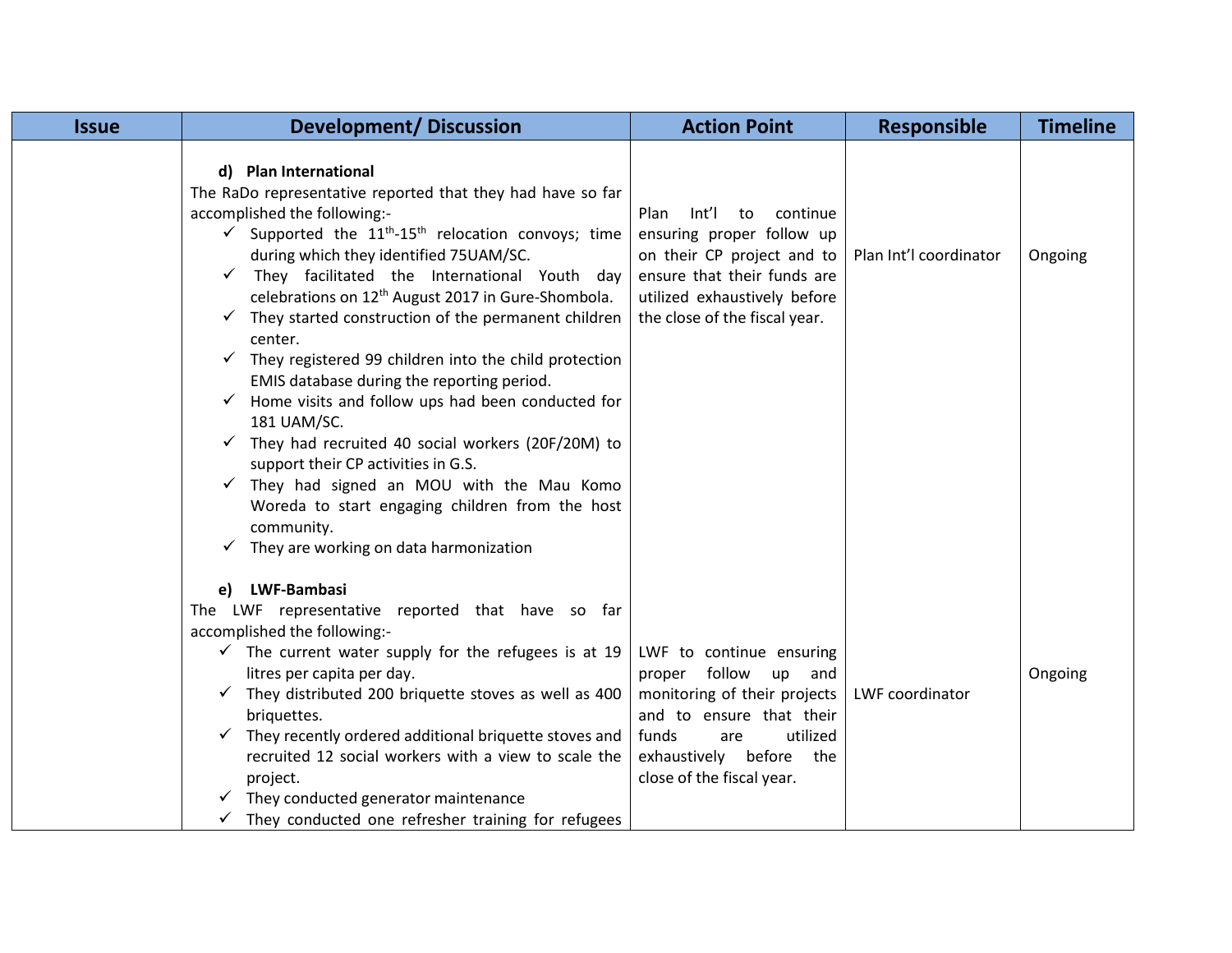| <b>Issue</b> | <b>Development/Discussion</b>                                                                                                                                                                                                                                                                                                                                                                                                                                               | <b>Action Point</b>                                                                                                                                                                                    | <b>Responsible</b>                                         | <b>Timeline</b> |
|--------------|-----------------------------------------------------------------------------------------------------------------------------------------------------------------------------------------------------------------------------------------------------------------------------------------------------------------------------------------------------------------------------------------------------------------------------------------------------------------------------|--------------------------------------------------------------------------------------------------------------------------------------------------------------------------------------------------------|------------------------------------------------------------|-----------------|
|              | on hygiene promotion.<br>$\checkmark$ The boreholes and latrines are at risk from silting<br>resulting from heavy rains causing flooding in the<br>camp, hence urgent preventive measure were<br>required to address the issue.                                                                                                                                                                                                                                             |                                                                                                                                                                                                        |                                                            |                 |
|              | ARRA zonal coordinator recommended that LWF should hold<br>consultations with UNHCR and ARRA on how to protect the<br>boreholes located in the marshy areas.<br>UNHCR HOSO, SOA stated that all partners should always set<br>aside a budget for WASH facilities during the planning phase<br>of any construction project to address the current challenge<br>of lack of adequate WASH facilities in schools, health center<br>and other social amenities in the operation. | LWF to hold consultation<br>meeting with the ARRA and<br>UNHCR technical teams to<br>deliberate on how to<br>protect boreholes located in<br>swampy areas.                                             | <b>UNHCR</b><br>LWF,<br>and<br><b>ARRA technical teams</b> | <b>ASAP</b>     |
|              | HOSO, SOA further recommended a thorough and critical<br>review of the current energy projects including ethanol and<br>briquette production to establish their sustainability. If not<br>found viable, alternative projects that can better the current<br>gap should be established as soon as possible.                                                                                                                                                                  |                                                                                                                                                                                                        |                                                            |                 |
|              | f) ARRA<br>The ARRA health officer reported that:-<br>$\checkmark$ They had fumigated against mosquitos had been<br>completed in all the camps.<br>$\checkmark$ They conducted a health and WASH workshop in<br>Assosa level where experience sharing and a plan for<br>the next 3 months was developed.<br>$\checkmark$ They are planning to conduct a polio campaign, time<br>during which they are targeting to conduct polio                                            | ARRA to continue ensuring<br>proper follow up<br>and<br>monitoring of their health<br>programme and to ensure<br>that their funds are utilized<br>exhaustively before the<br>close of the fiscal year. | ARRA health team                                           | <b>ASAP</b>     |
|              | vaccination for 11,300 children.<br>They recently received 8 health staff for Gure-<br>Shombola camp, expected to start work as soon as                                                                                                                                                                                                                                                                                                                                     |                                                                                                                                                                                                        |                                                            |                 |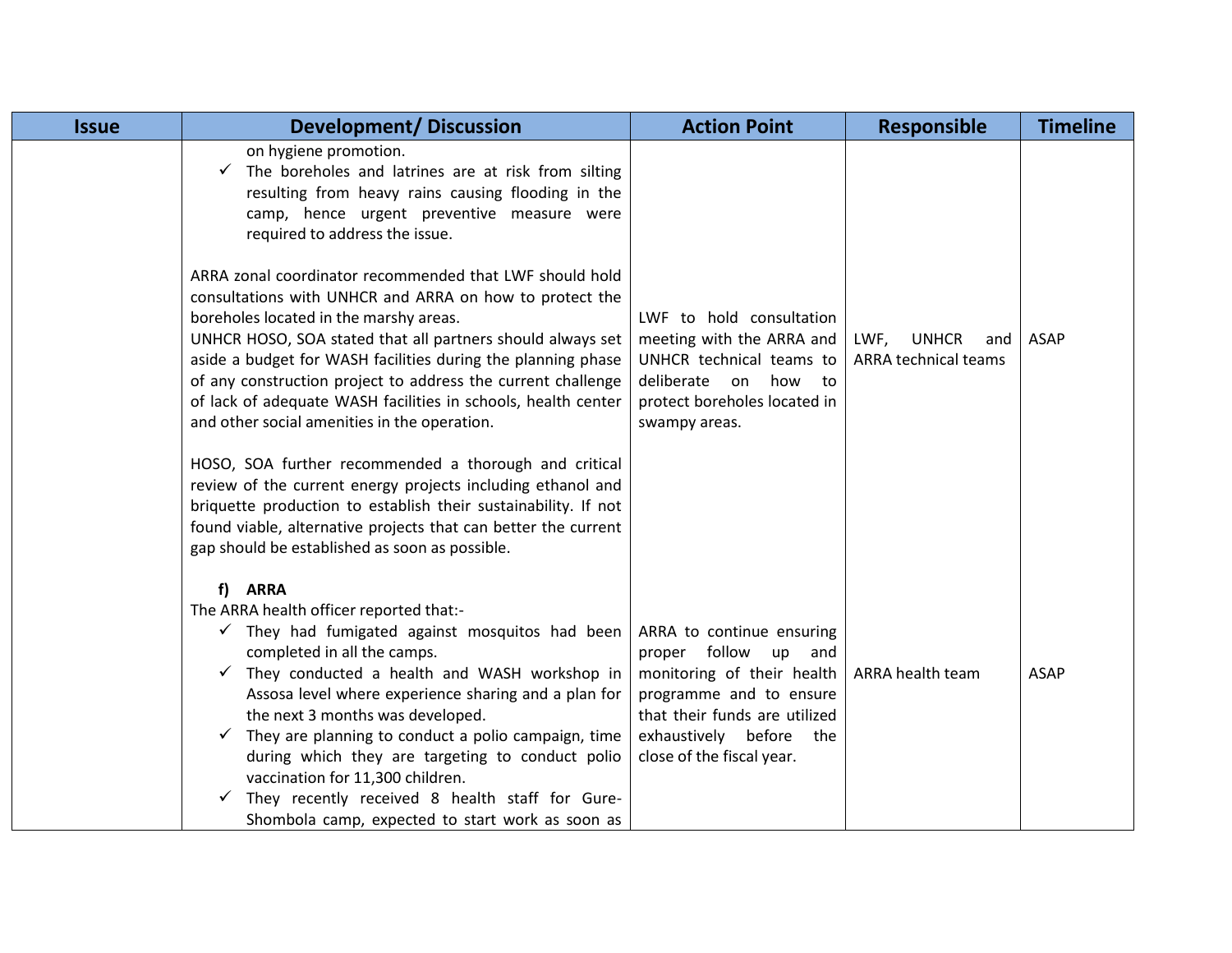| <b>Issue</b> | <b>Development/ Discussion</b>                                                                                                                                                                                                                                                                                                                                                                                                                                                                | <b>Action Point</b>                                                                                                                                                                                            | <b>Responsible</b>                  | <b>Timeline</b> |
|--------------|-----------------------------------------------------------------------------------------------------------------------------------------------------------------------------------------------------------------------------------------------------------------------------------------------------------------------------------------------------------------------------------------------------------------------------------------------------------------------------------------------|----------------------------------------------------------------------------------------------------------------------------------------------------------------------------------------------------------------|-------------------------------------|-----------------|
|              | possible.<br>$\checkmark$ They are still waiting to receive ambulance for Gure-<br>Shombola camp                                                                                                                                                                                                                                                                                                                                                                                              |                                                                                                                                                                                                                |                                     |                 |
|              | UNHCR, SOA health officer requested the ARRA zonal<br>coordinator to send an official memo to the ARRA health staff<br>in the camps, with a view to ensure that they start<br>completing HIS reports.                                                                                                                                                                                                                                                                                         | ARRA zonal coordinator to<br>send an official memo to<br>the health officers in the<br>camp to enable them to<br>start utilizing the HIS                                                                       | <b>ARRA</b><br>zonal<br>coordinator | <b>ASAP</b>     |
|              | g) NRC<br>The NRC representative reported that:<br>$\checkmark$ They had received 3 grants (UNHCR, ECHO & NMFA)<br>through which they were utilising for the bee                                                                                                                                                                                                                                                                                                                              | reporting system.                                                                                                                                                                                              |                                     |                 |
|              | keeping, poultry and pottery livelihood projects.<br>$\checkmark$ They had constructed 4 shops in Bambasi utilizing the<br>force from their YEP graduates.<br>$\checkmark$ They had distributed a total of 88 chicken and rosters<br>to livelihood beneficiaries in Bambasi.<br>Wheels to be used for the pottery livelihood projects<br>$\checkmark$<br>are currently being prepared by the YEP students and<br>would be distributed to the identified beneficiaries in<br>the coming weeks. | NRC to continue ensuring<br>proper follow up on their<br>projects and to ensure that<br>their funds are utilized<br>before the<br>exhaustively<br>close of the fiscal year.                                    | NRC coordinator                     | Ongoing         |
|              | h) PRS<br>The PRS representative reported that:<br>$\checkmark$ They had conducted business training for 24<br>beneficiaries identified for the poultry project in G.S<br>and that their business plans were underway.<br>The briquette production is progressing well with the<br>✓<br>incentive workers receiving their incomes as<br>appropriate. Plans were underway to support them                                                                                                      | PRS to continue ensuring<br>proper follow up on their<br>projects in Tongo and Gure<br>Shombola<br>in order to<br>ensure that their funds are<br>utilized exhaustively before<br>the close of the fiscal year. | PRS coordinator                     | Ongoing         |
|              | to open a bank account.                                                                                                                                                                                                                                                                                                                                                                                                                                                                       |                                                                                                                                                                                                                |                                     |                 |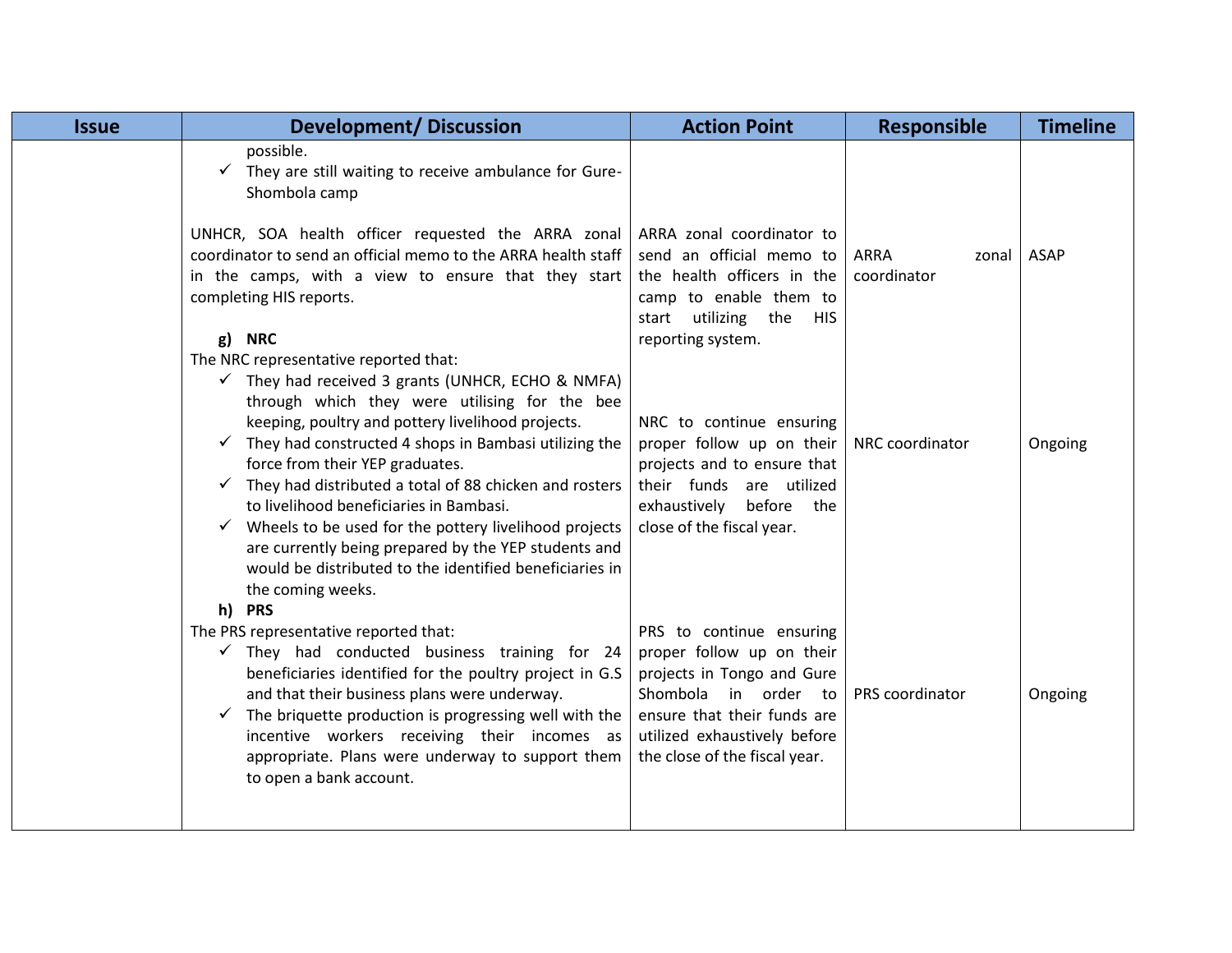| <b>Issue</b> | <b>Development/Discussion</b>                                                                                                                                                                                                                                                                                                                                                                                                                                                                                                                                                                                                                                                                                                                                                                                                                                     | <b>Action Point</b>                                                                                                                                                                                                                                                                               | <b>Responsible</b>  | <b>Timeline</b> |
|--------------|-------------------------------------------------------------------------------------------------------------------------------------------------------------------------------------------------------------------------------------------------------------------------------------------------------------------------------------------------------------------------------------------------------------------------------------------------------------------------------------------------------------------------------------------------------------------------------------------------------------------------------------------------------------------------------------------------------------------------------------------------------------------------------------------------------------------------------------------------------------------|---------------------------------------------------------------------------------------------------------------------------------------------------------------------------------------------------------------------------------------------------------------------------------------------------|---------------------|-----------------|
|              | HOSO, SOA recommended that partners should take<br>advantage of the refugee skills and willingness to engage in<br>livelihood activities including farming. She further added that<br>business ideas for the livelihood projects should be obtained<br>from refugees themselves in order to enhance project<br>ownership.<br><b>NRDP</b><br>i)<br>The NRDP representative reported that:<br>$\checkmark$ They are continuing to provide protection of the<br>existing resources including forests through patrols<br>and installation of guards.<br>They completed the preparation of tree nurseries as<br>✓<br>well as the slashing and clearing of areas around the<br>forests in a view to reduce the risk of fire spreading in<br>the event of a fire accident.                                                                                               | All partners engaging<br>in<br>livelihood<br>activities<br>to<br>always consult refugees on<br>their favorable livelihood<br>projects, as well as try to<br>tailor the projects to suite<br>the skills of the refugees in<br>order to enhance ownership<br>and sustainability of the<br>projects. | Livelihood officers | Ongoing         |
|              | NRDP further expressed concerns on the fact that refugees<br>were engaging in farming activities even in areas that had a<br>gradient of above 30% which resulted to soil erosion. They<br>recommended ongoing consultations between NRDP, UNHCR<br>and ARRA to address the matter. ARRA zonal coordinator<br>agreed to the suggestion and further stated that ARRA was<br>ready to provide land for the refugees in appropriate areas, in<br>support for the refugee farming activities.<br>Other challenges expressed by NRDP included:<br>Deforestation linked to the over dependence to the<br>$\checkmark$<br>natural resources for both domestic energy<br>(firewood) and food (bamboo apex).<br>Low level of community participation in tree planting<br>✓<br>and other environmental protection activities.<br>Lack of office and residence in the camps. | NRDP to continue ensuring<br>proper follow up and<br>monitoring of their projects<br>and to ensure that their<br>utilized<br>funds<br>are<br>exhaustively before the<br>close of the fiscal year.                                                                                                 | NRDP coordinator    | Ongoing         |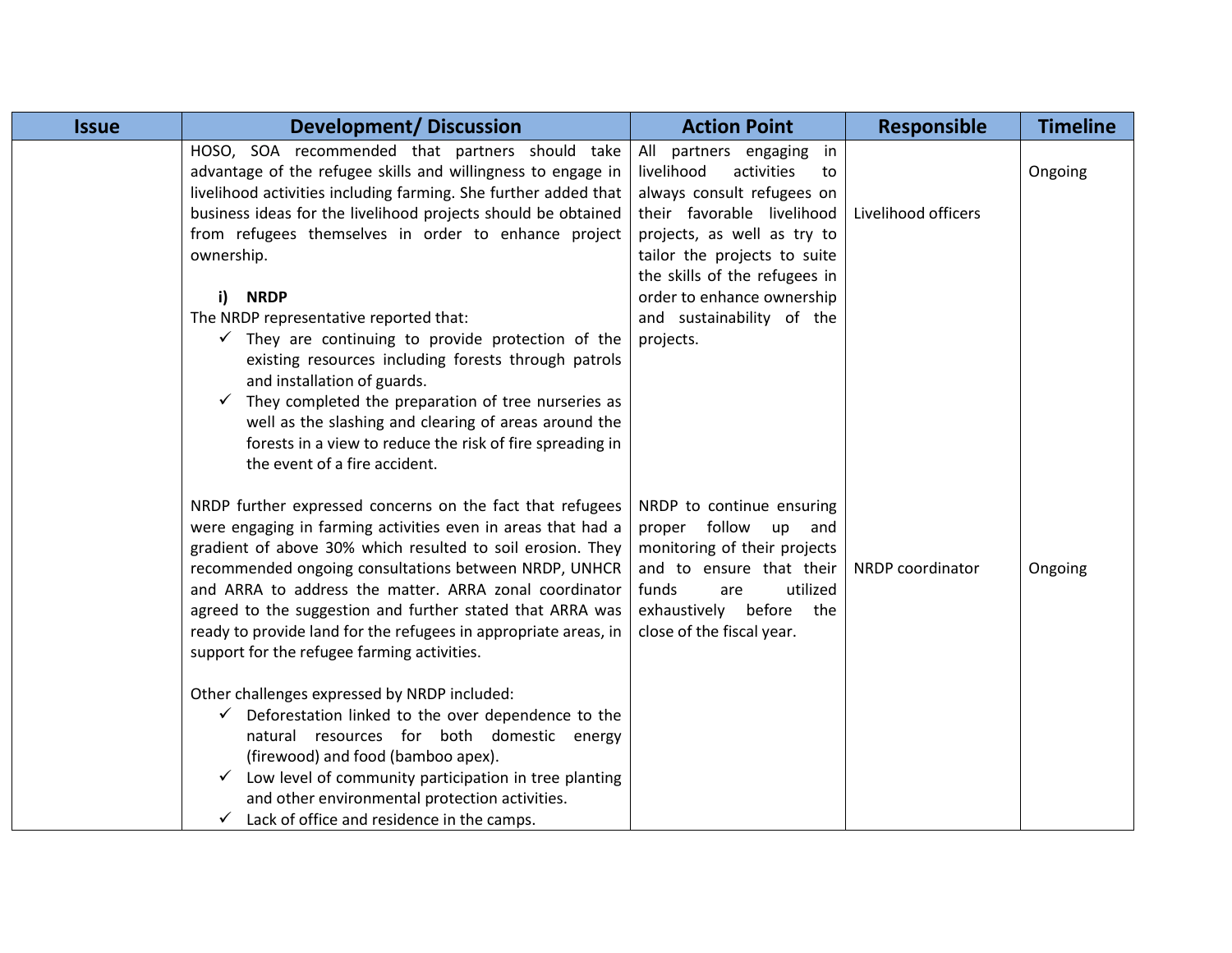| <b>Issue</b> | <b>Development/ Discussion</b>                                                                                                                                                                                                                                                                                                                                                                                                                                                                                                                                                                                                                                                                                                                                                                                | <b>Action Point</b>                                                                                                                                                                                     | <b>Responsible</b>  | <b>Timeline</b> |
|--------------|---------------------------------------------------------------------------------------------------------------------------------------------------------------------------------------------------------------------------------------------------------------------------------------------------------------------------------------------------------------------------------------------------------------------------------------------------------------------------------------------------------------------------------------------------------------------------------------------------------------------------------------------------------------------------------------------------------------------------------------------------------------------------------------------------------------|---------------------------------------------------------------------------------------------------------------------------------------------------------------------------------------------------------|---------------------|-----------------|
|              | <b>Gaia Association</b><br>j)<br>Gaia representative reported that:-<br>$\checkmark$ They had distributed 3250 litres of ethanol to 230<br>beneficiaries in Tsore and 200 in Sherkole camps<br>respectively as well as to the inpatient feeding<br>program in the Sherkole health center.<br>They had distributed 70,840 Kgs of firewood to<br>$\checkmark$<br>refugees in Gure-Shombola.<br>$\checkmark$ The briquette production in Tsore and Sherkole is<br>progressing well.<br>$\checkmark$ They had procured safety wear for incentive workers<br>engaging in the briquette production and distribution<br>of the same to be completed in the coming weeks.<br>Gaia representative expressed a challenge in that some of the<br>beneficiaries were selling the briquette stoves distributed to<br>them. | Gaia to continue ensuring<br>proper follow up and<br>monitoring of their projects<br>and to ensure that their<br>utilized<br>funds<br>are<br>before<br>exhaustively<br>the<br>close of the fiscal year. | Gaia coordinator    | Ongoing         |
|              | <b>Education</b><br><b>ARRA</b><br>ARRA zonal coordinator pointed out that the quality of<br>education in the Assosa was very low and further<br>recommended that a comprehensive assessment is<br>conducted as a matter of priority. HOSO, SOA reiterated<br>stating that a lot of resources had been invested in the<br>education sector; hence the quality of education in the<br>operation should much the inputs. She further added that<br>additional effort was required to improve the sector, with<br>special consideration to the nine pledges.<br>It was agreed by UNHCR and ARRA that a special date is set<br>for meeting with all stakeholders involved in the education<br>sector.                                                                                                             | ARRA to continue ensuring<br>proper follow up and<br>monitoring of the education<br>project and to ensure that<br>their funds are utilized<br>before the<br>exhaustively<br>close of the fiscal year.   | ARRA program office | Ongoing         |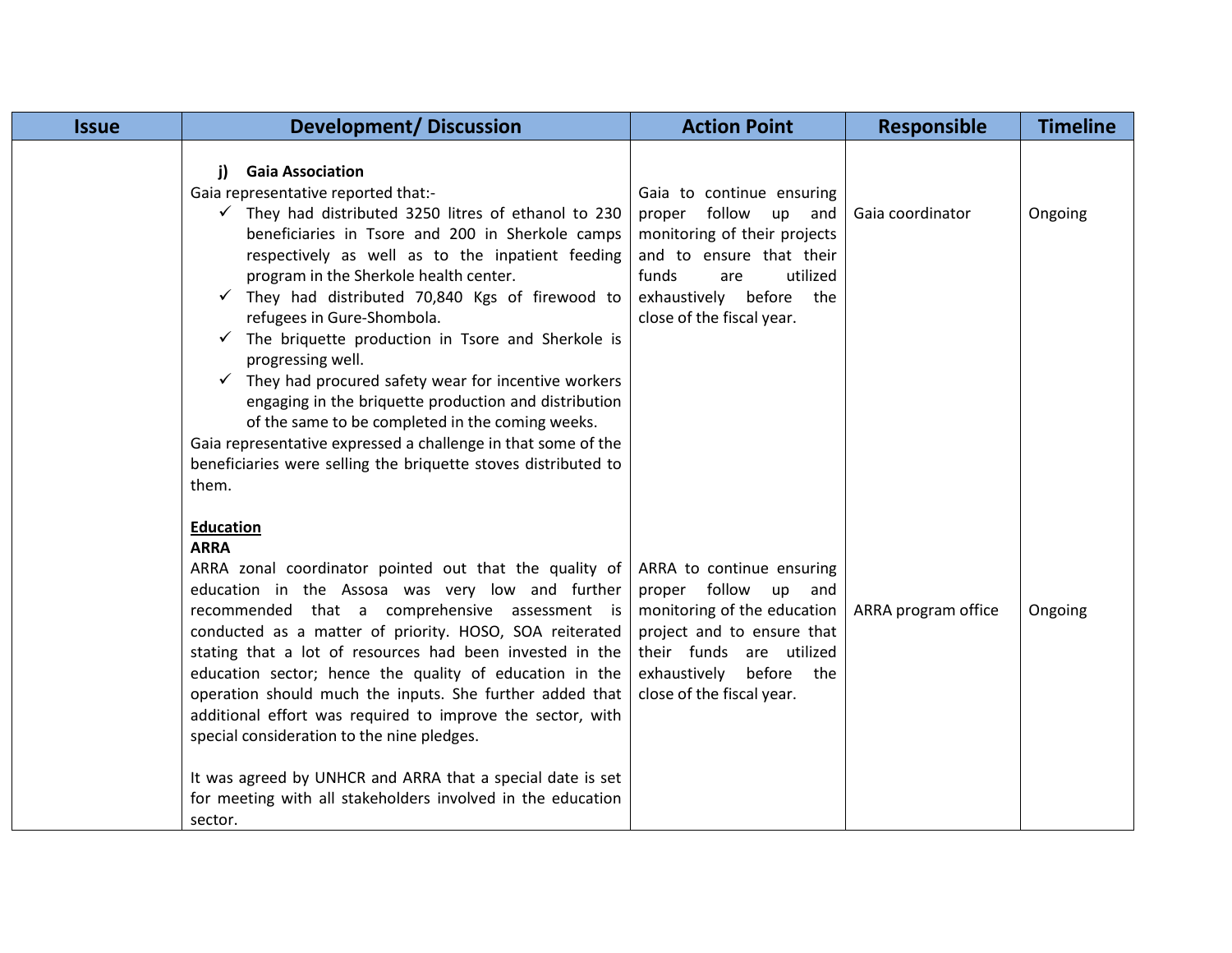| <b>Issue</b> | <b>Development/Discussion</b>                                                                                                                                                                                                                                                                                                                                                                                                                                                                                                  | <b>Action Point</b>                                                                                                                                                                                                       | <b>Responsible</b>                 | <b>Timeline</b> |
|--------------|--------------------------------------------------------------------------------------------------------------------------------------------------------------------------------------------------------------------------------------------------------------------------------------------------------------------------------------------------------------------------------------------------------------------------------------------------------------------------------------------------------------------------------|---------------------------------------------------------------------------------------------------------------------------------------------------------------------------------------------------------------------------|------------------------------------|-----------------|
|              | The DICAC head pointed out that the secondary school in<br>Sherkole was at risk of losing its temporary accreditation for<br>the preparatory school, citing failure to implement the<br>requirements of the education bureau. He at the same time<br>appeal to UNHCR for additional funding to ensure that<br>necessary requirements were fulfilled in good time.                                                                                                                                                              | UNHCR program office to<br>hold a meeting with DICAC<br>to find a solution to the<br>raised concerns                                                                                                                      | John, DICAC                        | <b>ASAP</b>     |
|              | <b>Shelter</b><br><b>NRC</b><br>NRC representative reported that:<br>$\checkmark$ They had completed the construction of 170 shelters<br>in Sherkole and that the remaining 120 would be<br>completed in due course.<br>They had involved 320 refugees in the shelter<br>construction activities in Tsore camp in a bid to<br>ensure refugee participation in their projects.<br>$\checkmark$ They had recruited a shelter assistant and three<br>guards from the host communities in Gure Shombola<br>camp.<br><b>ANE</b>     | NRC to continue ensuring<br>proper follow up and<br>monitoring of their shelter<br>project and to ensure that<br>their funds are utilized<br>exhaustively before the<br>close of the fiscal year.                         | NRC shelter program<br>coordinator | Ongoing         |
|              | ANE representative reported that:<br>$\checkmark$ The improvement of the disembarkation area at<br>Gure-Shombola camp as well as the 0.5kms stretch to<br>the military base was currently at 90% and the<br>remaining part would be completed in the coming<br>weeks.<br>They had constructed 18 speed bumps on the main<br>road around Gure-Shombola camp and that the<br>remaining 6 would be completed in the coming<br>weeks.<br>They had completed the maintaince of the road<br>$\checkmark$<br>leading to Sherkole camp | ANE to continue ensuring $\vert$ ANE coordinator<br>proper follow up and<br>monitoring of their shelter<br>project and to ensure that<br>their funds are utilized<br>exhaustively before the<br>close of the fiscal year. |                                    | Ongoing         |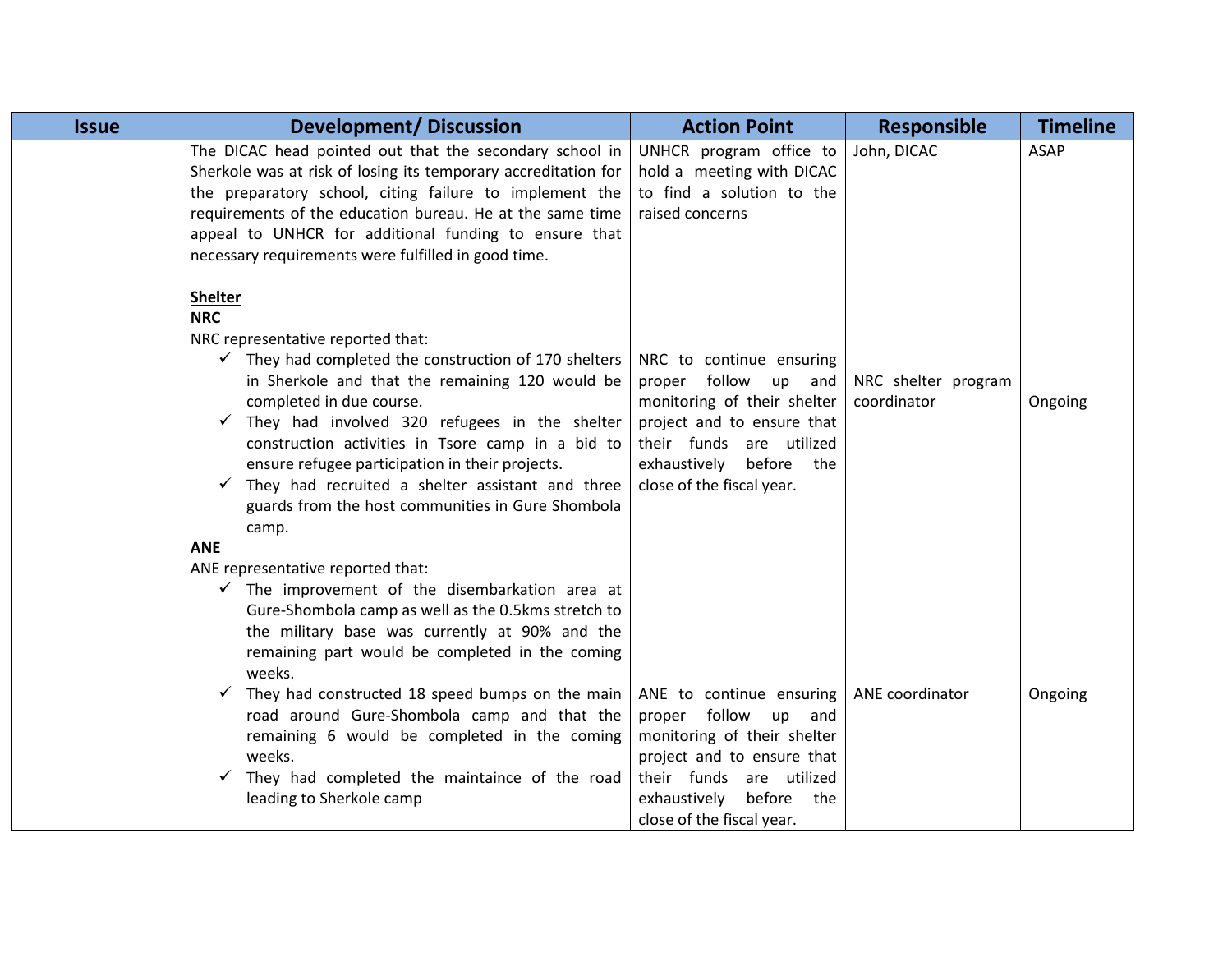| <b>Issue</b> | <b>Development/Discussion</b>                                                                                                                                                                                                                                                                                                                                                                                                                                                                                                                                                                                                                                                                                                                                                | <b>Action Point</b>                                                                                                                                                       | <b>Responsible</b>             | <b>Timeline</b> |
|--------------|------------------------------------------------------------------------------------------------------------------------------------------------------------------------------------------------------------------------------------------------------------------------------------------------------------------------------------------------------------------------------------------------------------------------------------------------------------------------------------------------------------------------------------------------------------------------------------------------------------------------------------------------------------------------------------------------------------------------------------------------------------------------------|---------------------------------------------------------------------------------------------------------------------------------------------------------------------------|--------------------------------|-----------------|
|              | They reported that the revision of plan to use G32<br>iron sheets instead of the initially agreed G22 had<br>caused the delay in their shelter construction.<br>However, they had made a requisition for the G32<br>iron sheets from a vender in Addis and would resume<br>construction as soon as possible.<br>$\checkmark$ They are planning to replace the bridge connecting<br>Zone B & C of Bambasi camp.                                                                                                                                                                                                                                                                                                                                                               | ANE to follow up on the G32<br>iron sheet vendor to avoid<br>further delay in the shelter<br>construction                                                                 | ANE shelter program<br>officer | ASAP            |
|              | UNHCR SOA Program officer reported that the partner<br>selection and retention exercise is planned for the coming<br>weeks. He further requested the traditional partners to<br>commence drafting their project proposals for 2018 in close<br>consultation with UNHCR and ARRA. The projects should be<br>camp specific and not generic.<br>ARRA project officer further added that partners should<br>prepare two budgets; one based on the existing budget and<br>the second based on prioritization of gaps. He further pointed<br>out that the Assosa operation is not willing to repeat the<br>mistake of duplication of projects and therefore partners<br>should consult each other to ensure that their project<br>proposals do not have overlapping interventions. | Partners to start drafting<br>their 2018 project proposal<br>consultations<br>with<br>in<br>UNHCR and ARRA.<br>The<br>proposals must be camp<br>specific and not generic. | All<br>partner<br>coordinators | ASAP            |
|              | HOSO, SOA appealed to all partners to ensure that they<br>exhaustively spend their 2017 budgetary allocations in good<br>time to avoid the re-allocation of the same to other<br>operation. She further added failure to do this would have a<br>negative implications on the funds allocated to the Assosa<br>operation in the 2018 fiscal year.                                                                                                                                                                                                                                                                                                                                                                                                                            | All partners to ensure that<br>2017<br>funding<br>their<br>is<br>exhausted in good time,<br>before the close of the 2017<br>fiscal year.                                  | All<br>partner<br>coordinators | <b>ASAP</b>     |